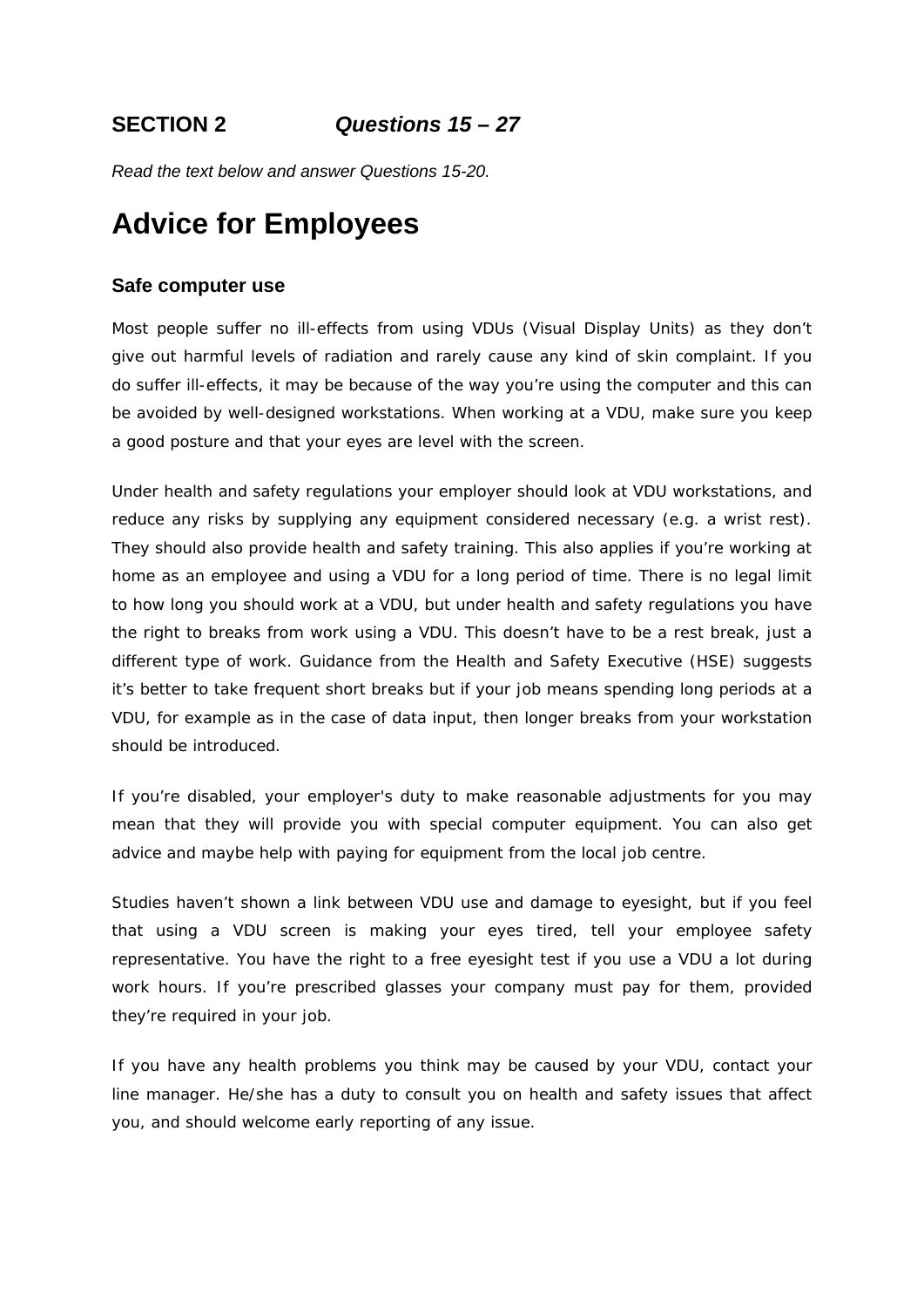*Questions 15 – 20* 

*Complete the sentences below.* 

*Choose NO MORE THAN THREE WORDS from the text for each answer.* 

*Write your answers in boxes 15-20 on your answer sheet.* 

- **15** It is unusual to get a ………… as a result of using computers.
- **16** Employers may be required to provide you with items such as a ………… to use while at work.
- **17** If your job involves tasks such as ………… , the advice from the HSE may not apply.
- **18** Financial assistance in the case of special requirements may be available from the ………….
- **19** The company is obliged to cover the cost of ………… if you need them while working.
- **20** Any concerns about the effect of using a VDU on your general well-being should be reported to ………… .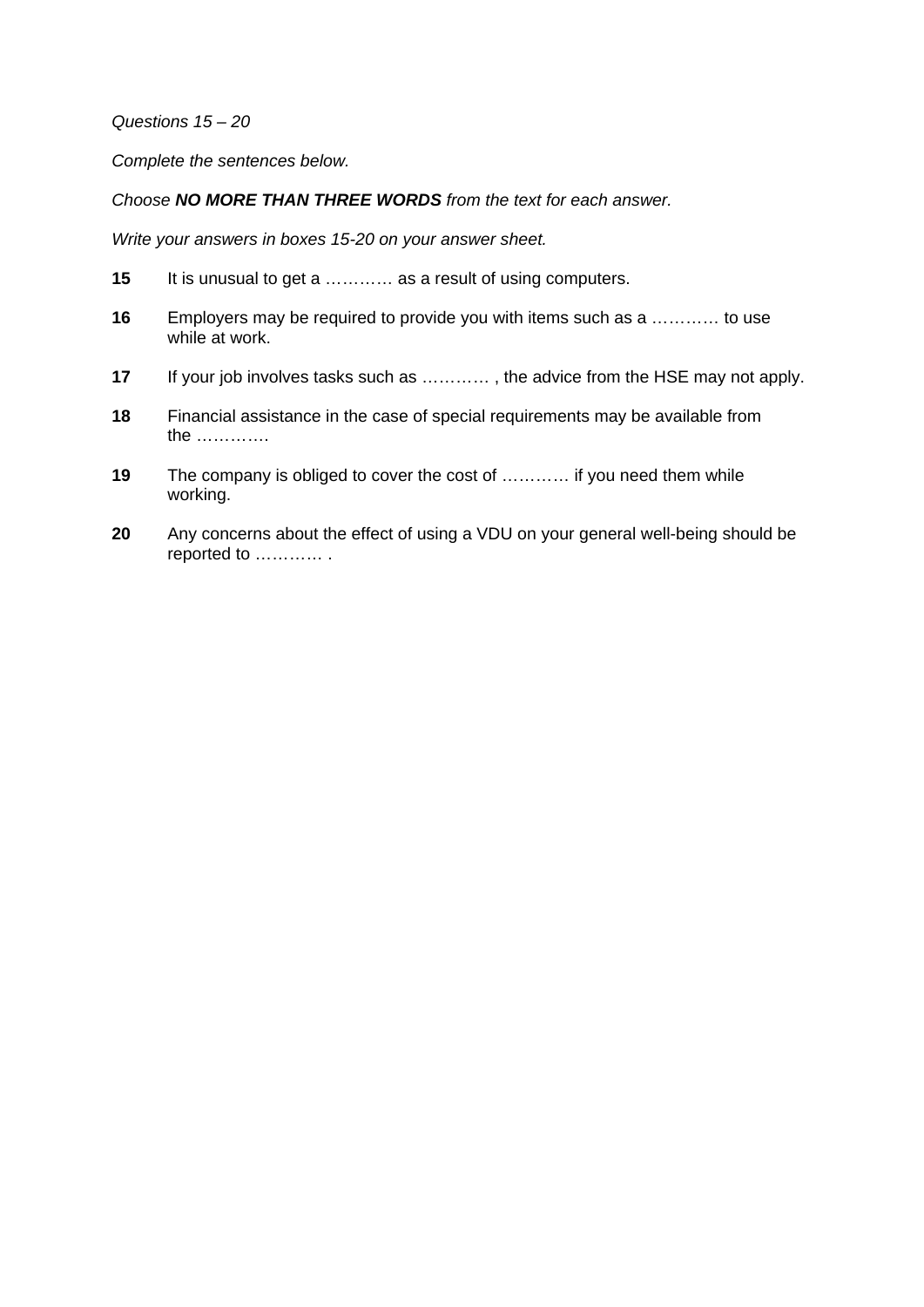*Read the text below and answer Questions 21-27.* 

# **Careers with Kiwi Air**

## **Flight Attendants – Recruitment and Training Process**

### **Recruitment**

The position of Flight Attendant is one of prestige and immense responsibility. Recruitment is conducted according to operational demands and there can be periods of up to 12 months where no new intake is required. However, applications are always welcomed.

After you submit your initial application online, the Kiwi Air HR Services Team review the details you have provided. Candidates whose details closely match the requirements of the position are then contacted via email advising that their application has progressed to the next stage of the recruitment process. Potential candidates are then asked to attend a Walk-In Day. This could occur several weeks or months after the original application has been submitted depending on current needs.

The Walk-In Day consists of a brief presentation about the role and a short interview. Candidates who are successful on the Walk-In Day are notified within 10 days and invited to attend an Assessment Centre. Please note that candidates are required to pass a swimming test before attending the Assessment Centre. At the Assessment Centre, candidates attend an interview as well as participating in a number of assessments. Verbal references are then requested, and candidates attend a medical check.

At times, there may not be a need to recruit for Flight Attendant positions. However, the company continuously maintains a 'recruitment pool' of those who have completed the Assessment Centre stage. These candidates are contacted when a need for Flight Attendants is established, and attend a full interview before a decision is made on whether to extend an offer of employment.

Due to the volume of applications received, Kiwi Air is not able to offer verbal feedback to candidates at any stage of the recruitment process. Unsuccessful candidates may reapply at any time after 12 months from the date at which their applications are declined.

### **Training**

Upon being offered a role as a trainee Flight Attendant, a 5-week training course is undertaken at our Inflight Services Training Centre in Auckland. This covers emergency procedures, customer care and service delivery, and equipment knowledge. To successfully complete the course, high standards must be attained and maintained in all subjects.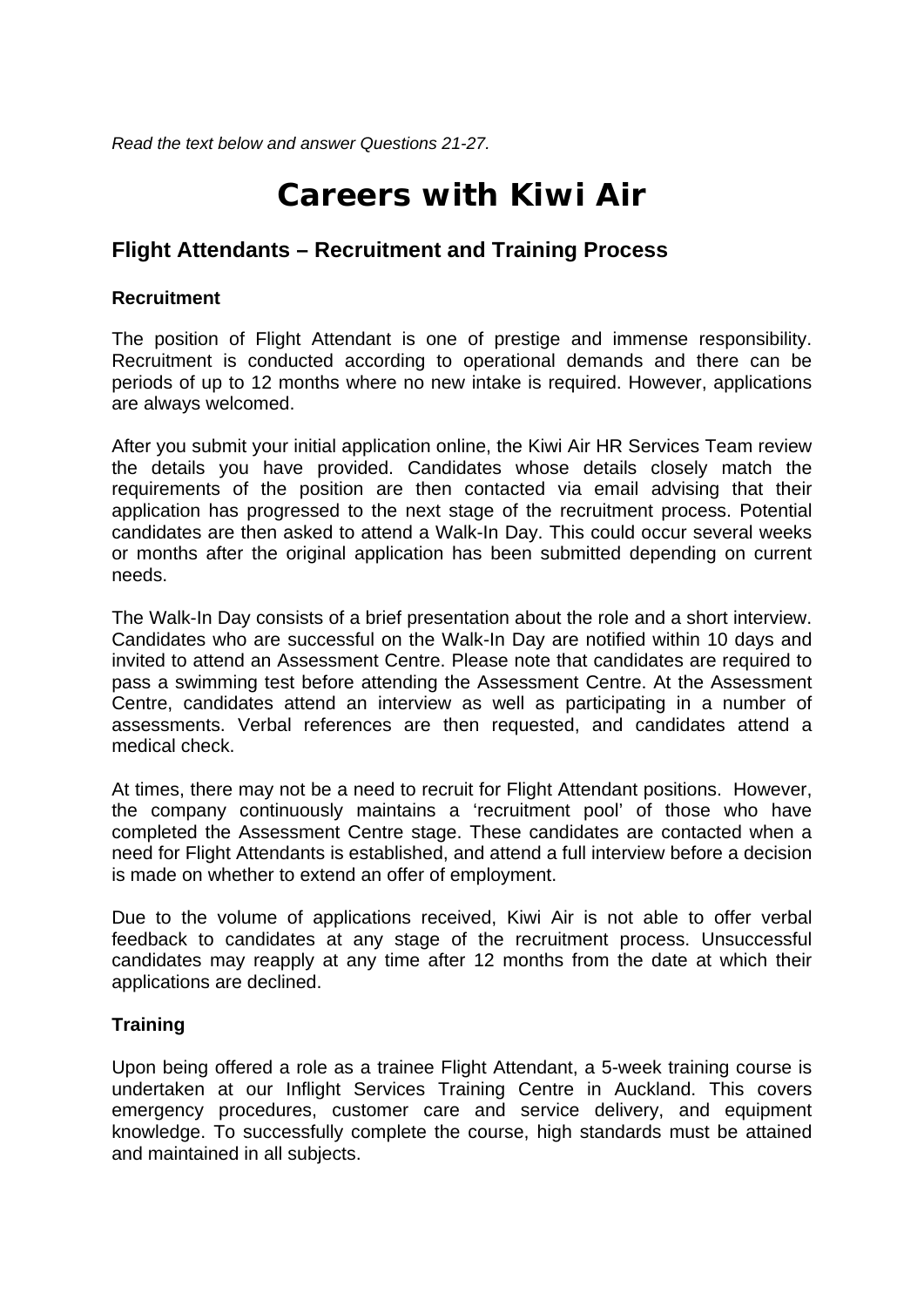*Questions 21 – 27* 

*Complete the flow-chart below.* 

*Choose NO MORE THAN TWO WORDS from the text for each answer.* 

*Write your answers in boxes 21 -27 on your answer sheet.* 

## **Flight attendants of Kiwi Air – Recruitment and Training Process**